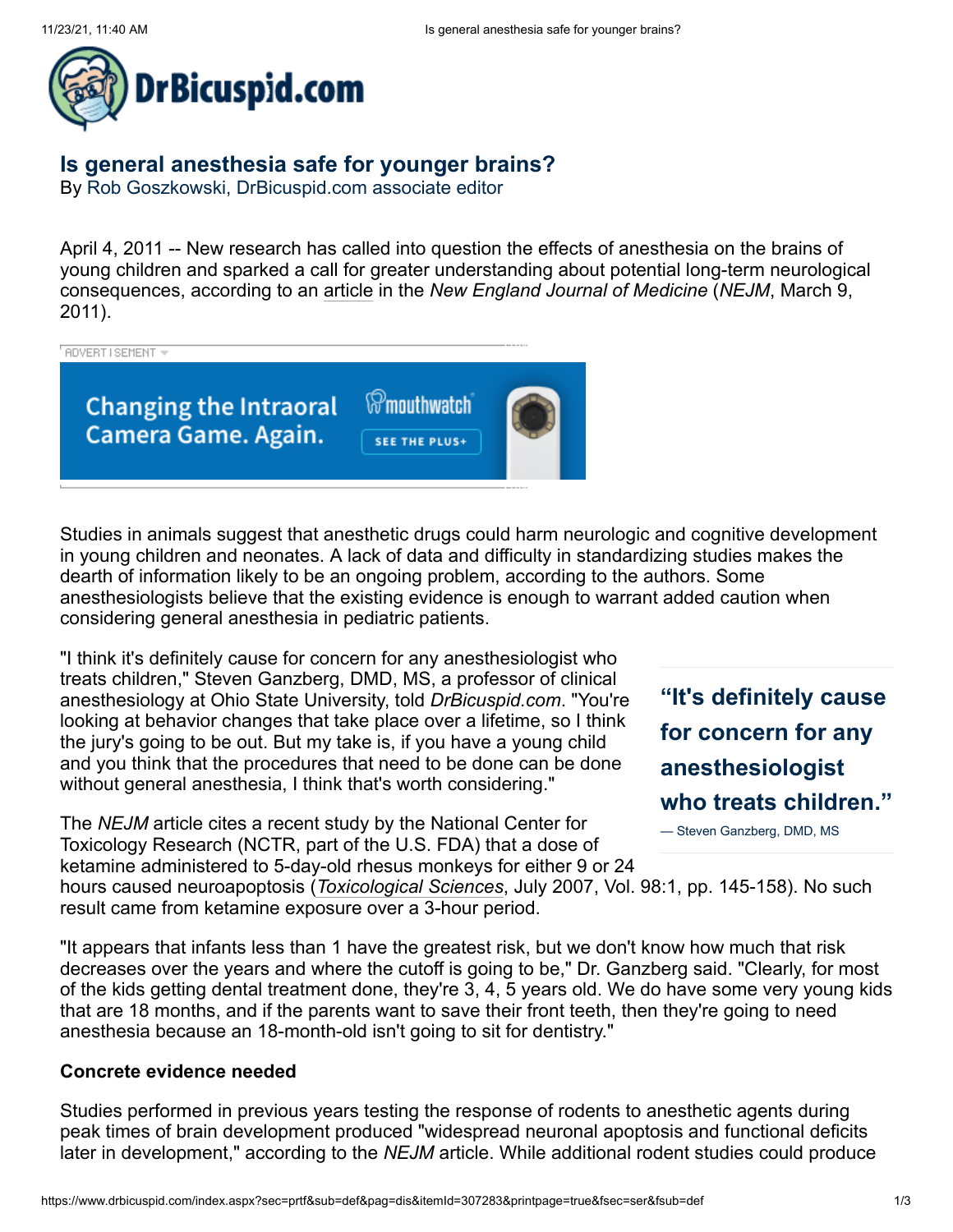quick results, nonhuman primate studies would provide better cognitive testing. But the cost and length of time required to complete such studies are primary obstacles, the authors noted.

One cohort study of 383 children who had received inguinal hernia repair before the age of 3 found that they were twice as likely to be diagnosed with a developmental or behavior disorder than were the 5,050 children who served as a control sample (*[Journal of Neurosurgical Anesthesiology](http://journals.lww.com/jnsa/pages/default.aspx)*, October 2009, Vol. 21:4, pp. 286-291).

A population-based, retrospective, birth-cohort study that compared educational records and medical records of children who had received one, two, or more than two anesthetics found no increase in the frequency of learning disabilities in those who had received a single anesthetic (*[Anesthesiology](http://journals.lww.com/anesthesiology/pages/default.aspx)*, April 2009, Vol. 110:4, pp. 796-804). However, those who had received two or more had increased risk.

While these studies offer a degree of insight into the effects of anesthetics on developing brains, they are lacking in concrete evidence, the authors of the *NEJM article* stated.

"Many of these kids who have had anesthesia were a different set of kids versus your normal set of kids," Dr. Ganzberg explained. "They may have had underlying issues going on that would confound these studies. What we really need to do is compare groups of kids that had elective or semielective procedures with ones that had them delayed."

As information about the long-term effects of anesthesia trickles in, the way in which medical professionals determine the need for a procedure against the impact of anesthesia will change too.

"If you have a child with a mouthful of decay who is uncooperative or too young to cooperate, then you have to weigh the concerns regarding anesthesia and a low level of it -- because it's not a terribly invasive procedure -- versus restraining the child with a device and having them scream while you do dentistry on them and potentially developing a post-traumatic stress disorder or a severe dental phobia of some sort," Dr. Ganzberg said.

## **FDA still reviewing**

Ghasem Ansari, DDS, MS, an associate professor of pediatric dentistry at Shahid Beheshti University in Tehran, Iran, and a practicing dentist who recommends general anesthesia for many procedures in children, believes that it is a safe alternative to the traumatic experience of undergoing procedures while restrained.

*DrBicuspid.com* spoke with Dr. Ansari about the subject at the recent International Association for Dental Research meeting in San Diego where he presented his study, "Parents' perception on general anesthetic dental treatment in Tehran, Iran." The mean age for the children was 4.27 years.

In that study, he found that 63% of parents would recommend general anesthesia to family members and that 70% would be willing to repeat the procedure if necessary. However, parents overwhelmingly felt that general anesthesia was a "backup plan" to other measures: "Parents ... expressed more interest on behavior management techniques as the first attempt to control and treat children," the researchers noted. Only 2% of the parents preferred general anesthesia as the primary method.

For those who do opt for general anesthesia, Dr. Ansari is confident in its safety. "I have done procedures on 8,000 to 9,000 children under general anesthesia and the truth is I have not seen problems," he said.

The FDA's review of anesthetic-induced apoptosis is ongoing. Studies on rhesus monkeys are being done at the NCTR and, thus far, the results suggest that the ketamine-exposed subjects have lower